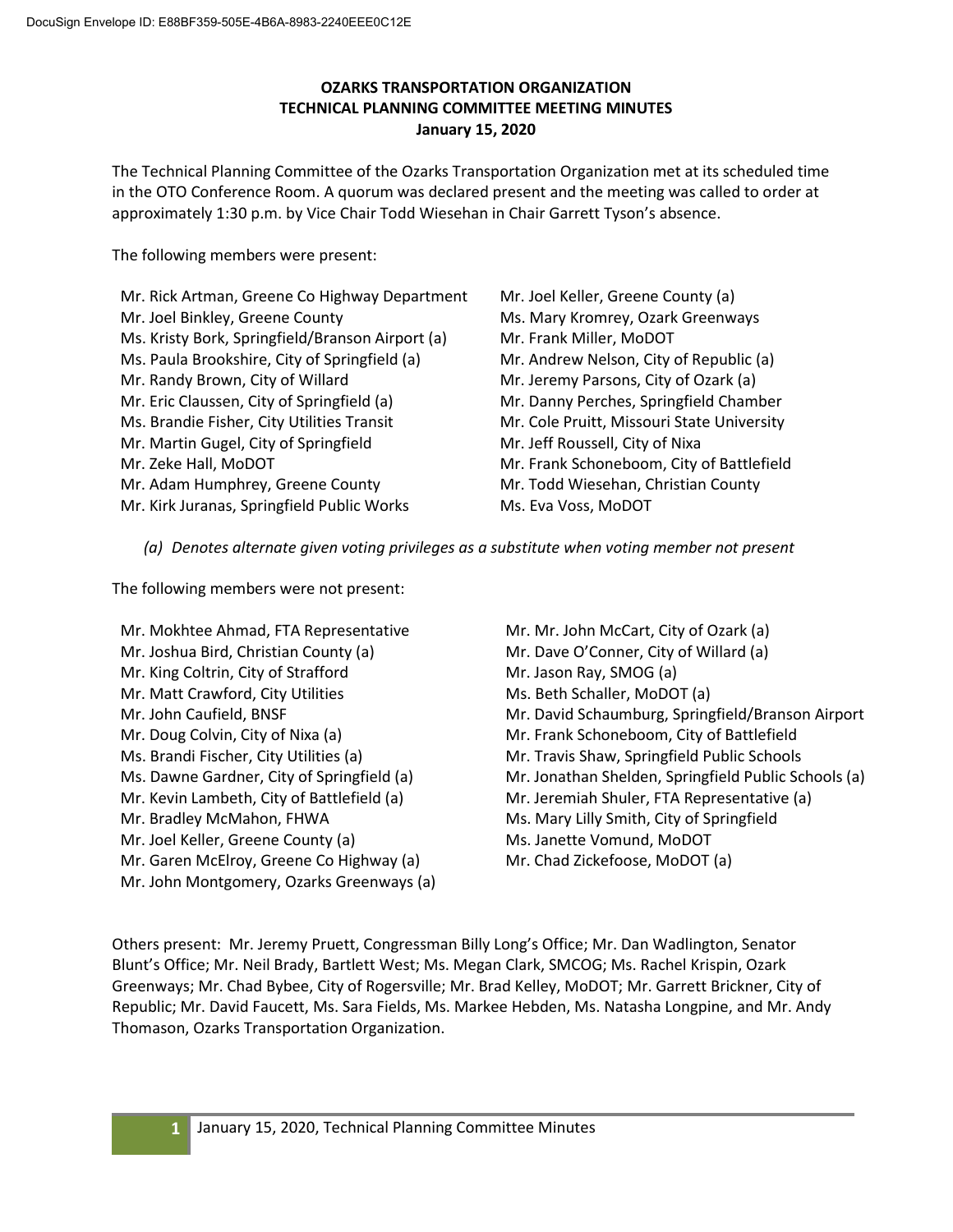## **I. Administration**

## **A. Introductions**

Those in attendance made self-introductions stating their name and the organization they represent.

## **B. Approval of the Technical Planning Committee Meeting Agenda**

Mr. Perches moved for approval of the Technical Planning Committee Meeting Agenda for January 15, 2020. Mr. Juranas seconded the motion and it was unanimously approved.

## **C. Approval of the November 20, 2019, Meeting Minutes**

Ms. Kromrey moved for approval of the minutes from the November 20, 2019 Technical Planning Committee Meeting. Mr. Humphrey seconded the motion and it was unanimously approved.

## **D. Public Comment Period for All Agenda Items**

There were no speakers present to address the Committee.

## **E. Staff Report – Ms. Sara Fields**

Ms. Fields began her report by speaking about the OTO's Long Range Transportation Plan, *Destination 2045*. She made sure to mention the Public Input process, including a TPC event on February 5<sup>th</sup> at the Library Center.

She said she is keeping a close eye on the legislative session, where Speaker Elijah Haahr has said they will not be considering a fuel tax this session.

Ms. Fields moved onto MoDOT talking about increasing registration and licensing fees for additional revenue. She explained that the Governor's Bridge Bonding Program will need to be paid back, and these additional fees will help. Income projections should be available in the near future.

She spoke about the joint MoDOT/OTO/Republic public meeting for the US60 West Planning and Safety Study to get out ahead of any engineering solutions. They would like to get ideas on balancing access with travel times, traffic flow, and safety. She noted that funding was not promised, but they are looking for the public's initial thoughts on the development of that corridor.

Ms. Fields ended her report by saying she believes there is more Omnibus funding that came out of the Federal Funding Bill, but she does not know the exact amount as of yet.

# **F. Legislative Reports – Mr. Dan Wadlington and Mr. Jeremy Pruett**

Mr. Wadlington began by stating the senate will not be operating for the next 6 weeks outside of the impeachment trials. They were able to sign a deal on trade with China before the trials begin.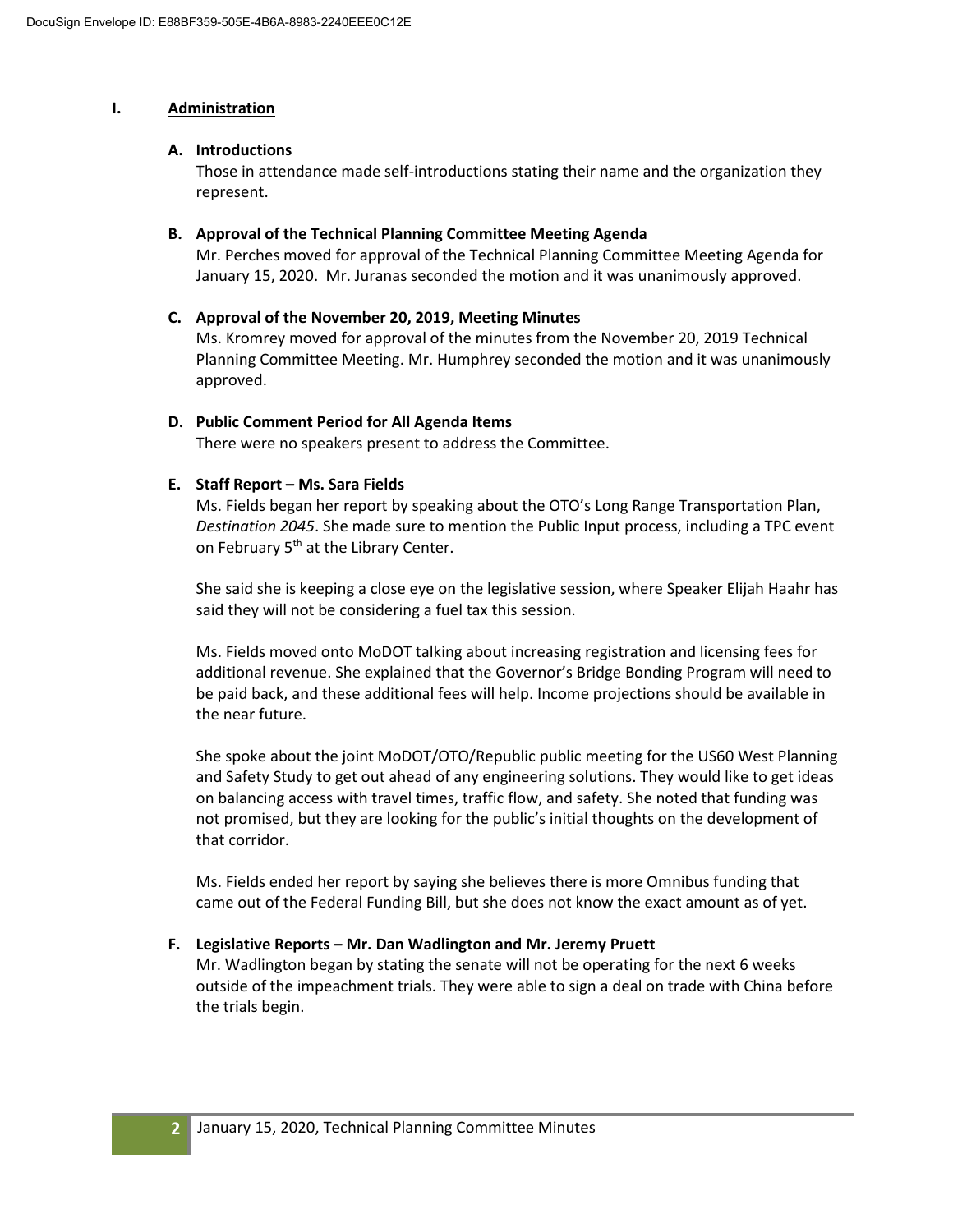Mr. Pruett spoke on the idea that there will not be a lot passed this year due to 2020 being an election year. He confirmed there will not be a gas tax, as Ms. Fields stated in her report.

### **II. New Business**

## **A. OTO Area Online Base Map Demo – Mr. Dave Faucett**

Mr. Faucett gave a demonstration of the OTO's online Base Map that provides a plethora of information about the OTO region. He pointed out how the map functions and how it is layered to reveal different pieces of information at varying zoom levels. The layers include include trails, major highways and local roads, building footprints, housing permits, the Major Thoroughfare Plan, bus routes, bridges, and crash statistics, among other informational components.

#### **B. Transportation Alternatives Project Award Recommendation – Mr. Andy Thomason**

Mr. Thomason began by pointing out that this round of funding was geared specifically toward trail creation and maintenance. He said that there is roughly \$1.7 million available, \$100,000 set aside for planning services, and the last \$1.6 million is for construction costs. Mr. Thomason stated that in total there were five applications: Ozarks Greenways applied for the \$100,000 for planning services, then Ozark, Springfield, Republic and Battlefield, applied for projects that added up to \$2.4 million. He explained that after much deliberation from the Scoring Committee, they decided it would be best to recommend the funds to be awarded as such: fully funding Ozark and Springfield, leaving \$500,000 to be divided among Republic and Battlefield. He said that Republic could do Right-of-Way and design for about \$400,000, and the remaining \$100,00 would go to Battlefield, who would commit their own STBG-Urban funding for the remainder of their project.

Mr. Thomason then went on to highlight what the construction projects will be in the different cities. He said the City of Ozark would like to put the funds toward the Chadwick Flyer with pedestrian walkways under Highway 65 and along Highway 14. He said that this will benefit both trail users and students of the high school and junior high. The Ozark Public School System is a major partner in this project. The City of Springfield would like to extend the Fassnight Trail through Phelps Grove Park and up to the Art Museum. This plan supports the Art Museum Master Plan. The City of Republic applied to extend the Shuyler Creek Trail from Elm Street & FR 182 out to connect to the entryway of Wilson's Creek National Battlefield. Battlefield applied to connect Elm to Somerset through Trail of Tears Park with trail.

Mr. Juranas motioned to recommend these projects for funding to the Board. Mr. Perches seconded the motion and it passed unanimously.

## **C. Amendment Number 3 to the FY 2020-2023 TIP – Ms. Natasha Longpine**

Ms. Longpine explained there are eight items to this TIP Amendment, the first five of which are the projects that Mr. Thomason had just spoken on. She moved onto item six, which is to add scoping for the CRISI Rail project in Republic. Item seven was to add funding to the Campbell and Republic Road project in Springfield. The last item is for US 65 bridge preventative maintenance.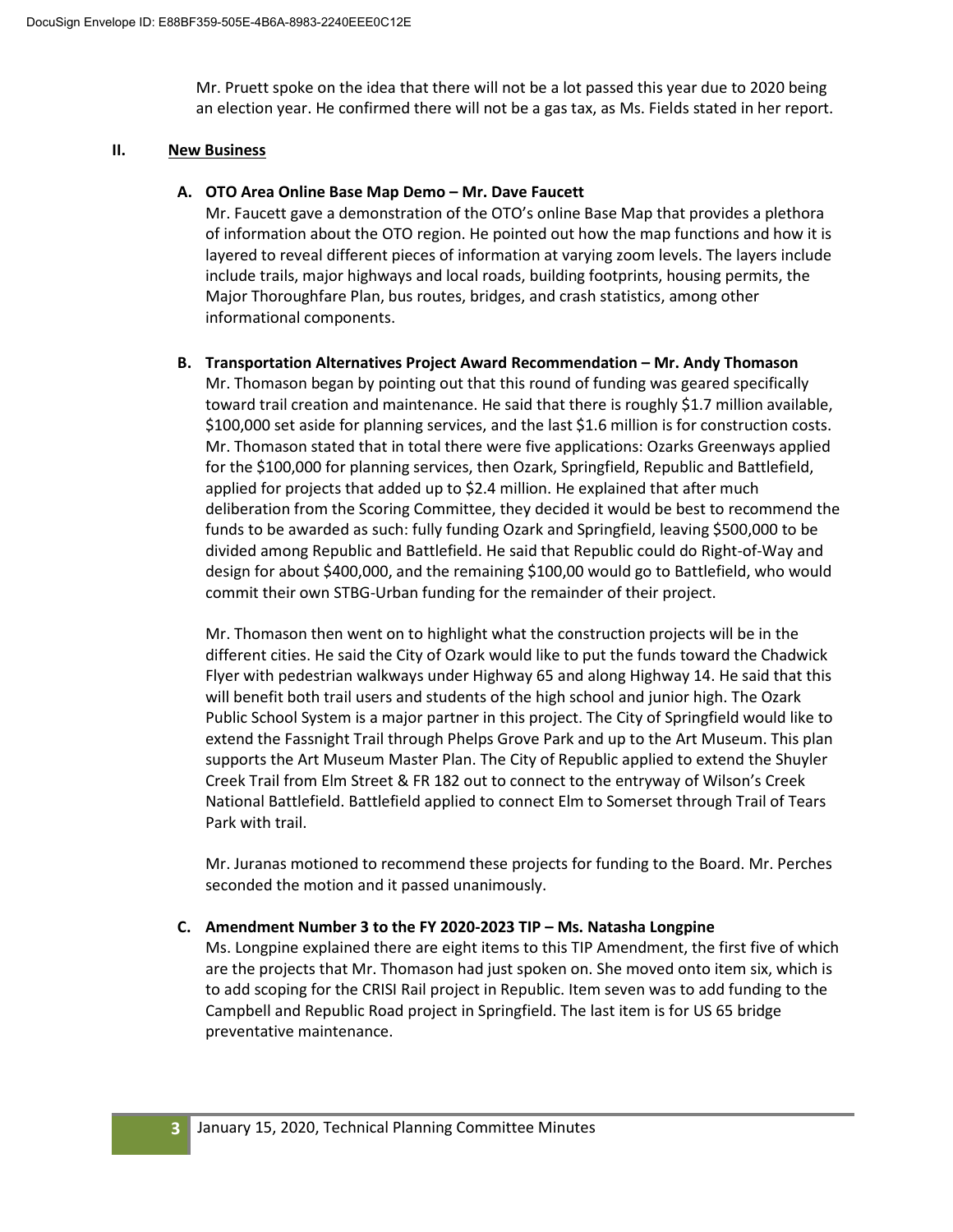Mr. Cole Pruitt moved to recommend Amendment 3 to the FY 2020-2023 TIP to the Board. Mr. Perches seconded and it was unanimously approved.

## **D. Federal Functional Classification Change Request – Mr. Andy Thomason**

Mr. Thomason explained the City of Battlefield has put in an application for Azalea and Cloverdale. He showed on a graphic that Azalea has a gap, and Battlefield would like to connect Azalea to make it one street. Battlefield is applying to have both streets gain the status of Minor Collector so they would be eligible for federal funding. Mr. Thomason showed that both streets are predicted to have the traffic flow in the future that would coincide with Minor Collector roads. He said that the OTO needs to recommend the classification change before the request is sent to MoDOT and Federal Highway.

Mr. Artman motioned to recommend the approval of the change. Mr. Juranas seconded the motion and it passed unanimously.

## **E. MoDOT Update – Mr. Frank Miller**

Mr. Miller presented on the updates for the 2021-2025 STIP. He mentioned that the Governor's Bridge Program created a funding source, which for OTO is about \$18 million will be available for programming. He said that there are meetings in February where the use of funding through FY 2025 will be discussed.

He addressed the interchange at 60 and 125, stating that MoDOT is currently looking at a compromise between the less expensive option that many local business owners were upset about and a new, more expensive option that was agreeable with the business owners. He said he does not have any cost estimates as of yet.

## **F. FY 2021 UPWP Subcommittee – Ms. Sara Fields**

Ms. Fields asked the members of the Committee to volunteer to be a part of the UPWP Subcommittee, which discusses projects and ideas for projects for the upcoming fiscal year. Cole Pruitt, Eva Voss, and Kirk Juranas volunteered to be on the committee.

Mr. Parsons motioned to adopt the members. Mr. Miller seconded the motion and it passed unanimously.

## **III. Other Business**

## **A. Technical Planning Committee Member Announcements**

Ms. Eva Voss invited members of the committee to the Statewide MPO meeting in Jefferson City.

**B. Transportation Issues for Technical Planning Committee Member Review** There were no issues from members of the Committee.

## **C. Articles for Technical Planning Committee Member Information**

Ms. Fields pointed out the article that covers Kansas City providing free public transit. She said there were more articles of interest, including one covering electric vehicles verses gas tax, and what is currently going on in Washington D.C.